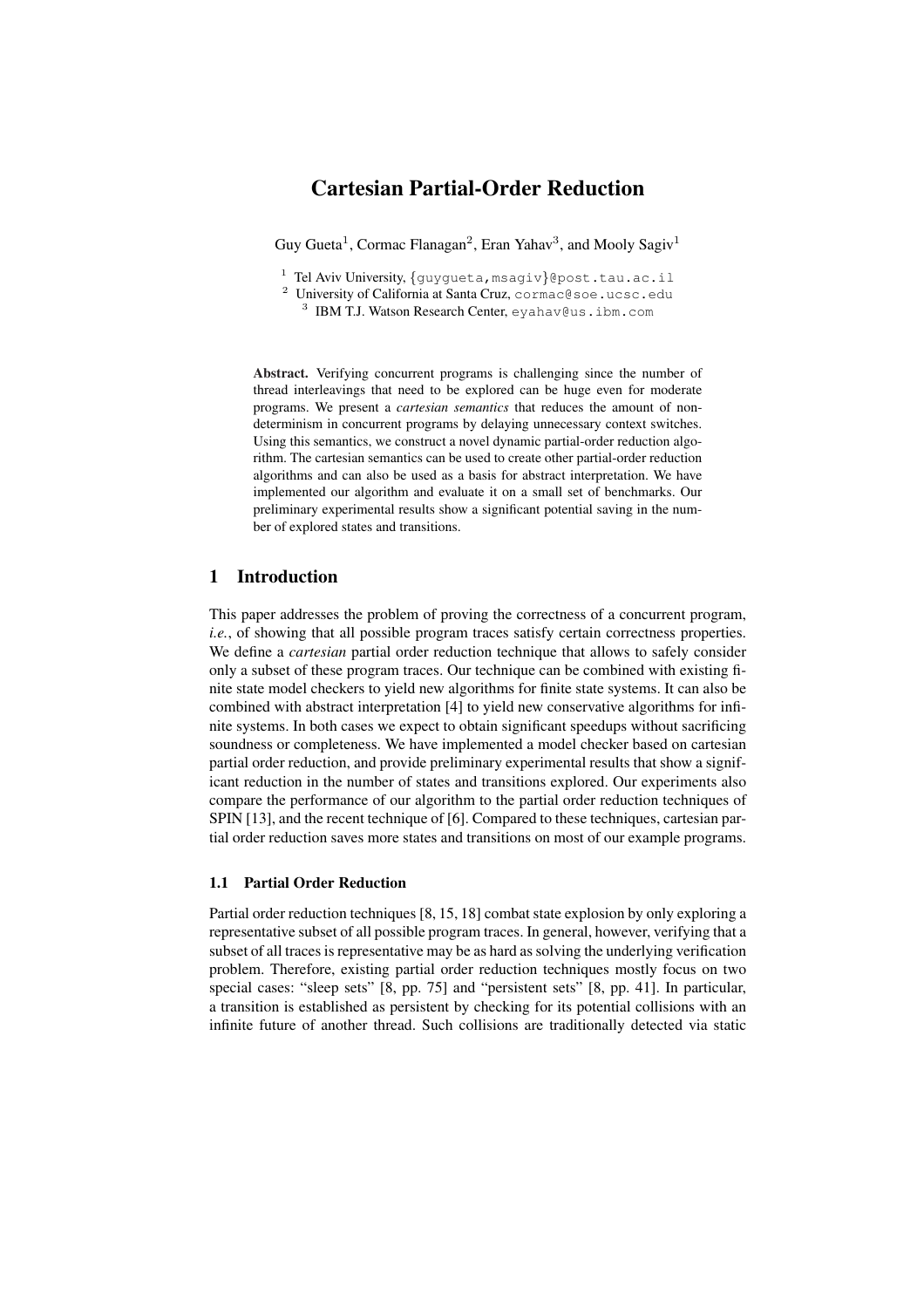analysis (e.g., [5]), which may yield coarse results for complicated or pointer-rich code. Alternatively, dynamic partial order reduction [6] infers persistent sets dynamically as part of a stateless search, but is applicable only to cycle-free systems. The algorithm of [5] also infers persistent sets dynamically, but only for thread-local and lock-protected data.

### 1.2 Main Results

In this paper, we present a new approach for partial order reduction. This approach identifies and exploits a different kind of redundancy than either sleep sets or persistent sets. The strength of our approach stems from the fact that, unlike in persistent sets, where a transition must be checked for conflicts with an *infinite* future of another thread, we only inspect a finite future for collisions, and guarantee safety by exploring both possible extensions at any collision point. In Sec. 4.1, we show that this approach yields significant improvements even over optimal persistent sets. This result is also supported by our preliminary empirical study in Sec. 7.

Our technique is presented as new operational (or execution) semantics that can be applied to both finite and infinite systems. In particular, it can be combined with abstract interpretation in order to conservatively handle infinite traces and infinite state systems.

*A motivating example* The concurrent program of Fig. 1 simulates an arena with two robots which move in different paths. Each robot is represented by a thread that calculates and updates its position in an infinite loop. The program verifies that the robots can meet only at specific locations. Although this program is quite simple, its statespace is relatively large. An attempt to reduce the statespace by exist-

```
N=12:
boolean A[N,N];
Robot(int x,int y)
 int dirX = 1, dirY = 1;
 while(true)
  A[x,y]=false;
  x += dirX; y += dirY;
  if(x=N-1 or x=0) dirX*=(-1);
  if(y=N-1 or y=0) dirY *=(-1);
  assert(A[x, y] \Rightarrow (x=9 \text{ or } x=2));
  A[x,y]=true;
Main()
 newthread Robot(0,0);
 newthread Robot(4,0);
```
Fig. 1. Two threads implementing robots.

ing partial order reduction methods is problematic because:

- 1. Most partial order reduction methods (e.g., persistent sets) are based on a static dependence analysis. Such analyses will fail to establish the independence of the transitions in this program, and therefore yield a poor reduction of the statespace.
- 2. Dynamic partial order reduction [6] requires a stateless search, and so cannot handle examples such as this one, where there are cycles in the state space.
- 3. The approach of [5] provides limited benefit on this benchmark because it does not contain much thread-local or lock-protected data.

In Sec. 7, we show that our approach saves close to 73% of the transitions that need to be explored for this program.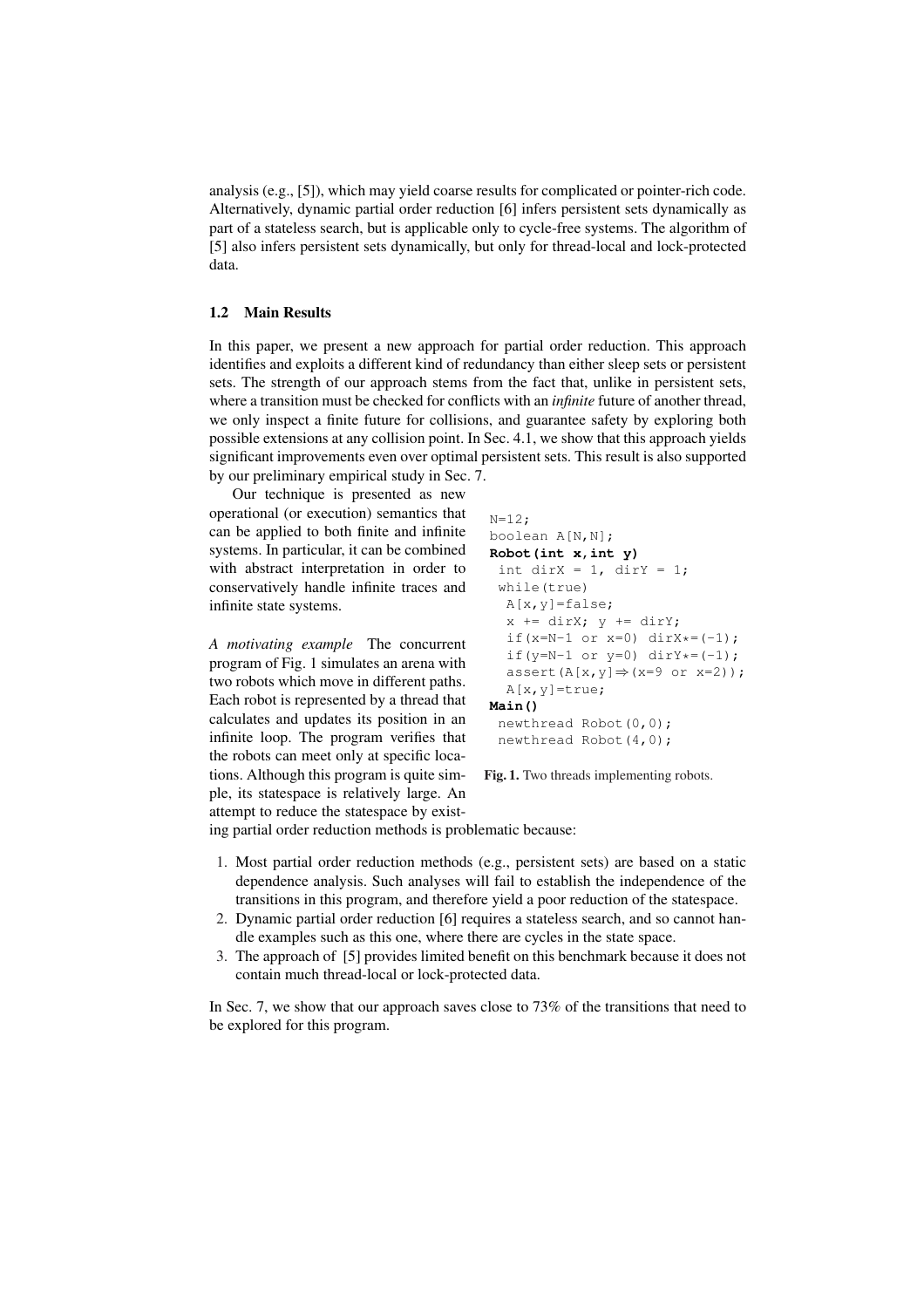We present cartesian partial order reduction as an operational (or execution) semantics, which we believe makes it simpler to understand and to establish correctness (see [10]). For example, in contrast to the dynamic analysis of [6], it does not rely on happens-before relations [14]. Also, since it saves intermediate states, it supports cycles and behaves well in transition systems with multiple paths into a single state. Finally, it can be combined with (counter-example driven) abstract interpretation to handle concurrent programs with infinite statespaces (e.g., [20]).

The contributions of this paper can be summarized as follows:

- We present a novel *cartesian semantics* that reduces the nondeterminism in concurrent programs.
- Based on this semantics, we derive a corresponding *cartesian partial order reduction* algorithm that can be used to improve both finite-state model checkers and infinite-state abstract interpreters. Our algorithm identifies dependencies dynamically, avoiding the inherent imprecision of static dependence analyses. It also overcomes the cycle-free restriction of [6], and so is applicable to more programs.
- We present preliminary experimental results showing that our approach can lead to significant savings in the number of explored states and transitions. We also show that our approach is beneficial in cases where traditional partial order reduction methods are unable to reduce the space.

The rest of this paper is organized as follows. Sec. 2 provides an informal overview of our method. Sec. 3 includes basic definitions and notations. Sec. 4 defines our cartesian partial order reduction algorithm and shows that it is observationally equivalent to the standard semantics. Sec. 5 and Sec. 6 realize this algorithm as a model checking algorithm. Sec. 7 reports initial empirical results on the behavior of this model checking algorithm. Sec. 8 describes related work and Sec. 9 concludes. Proofs and additional material appear in [10].

## 2 Overview

This section provides an overview of our approach for the simple concurrent program shown in Fig. 2. The two threads in this program share two variables, x and y, and all variables are initially zero.

Whereas traditional model checking would explore all possible interleavings of these two threads, our approach explores only a representative subset of these interleavings, based on the notion of *dependent transitions*. For this program, there are two pairs of

|                                   |  |  | $0: z := 8$ 0: q := 8 |  |  |  |  |                                        |  |  |
|-----------------------------------|--|--|-----------------------|--|--|--|--|----------------------------------------|--|--|
|                                   |  |  |                       |  |  |  |  | $ 1: x := 1   1: \text{priv} := y$     |  |  |
|                                   |  |  |                       |  |  |  |  | $ 2: z := 42 2: q := 42$               |  |  |
|                                   |  |  |                       |  |  |  |  | $3: y := 7 \;  3: \; \text{priv} := x$ |  |  |
|                                   |  |  | $ 4: w := z  4: nop$  |  |  |  |  |                                        |  |  |
| Fig. 2. Two threads using shared  |  |  |                       |  |  |  |  |                                        |  |  |
| variables $\times$ and $\times$ . |  |  |                       |  |  |  |  |                                        |  |  |

dependent transitions: the statement  $x := 1$  (of thread 1) is dependent with  $\text{priv} := x$ (of thread 2); similarly,  $y := 7$  is dependent with priv := y. (In this simple example, a static notion of dependence is sufficient. Our approach detects dependencies dynamically, however, thus overcoming the inherent imprecision of statically identified dependencies.)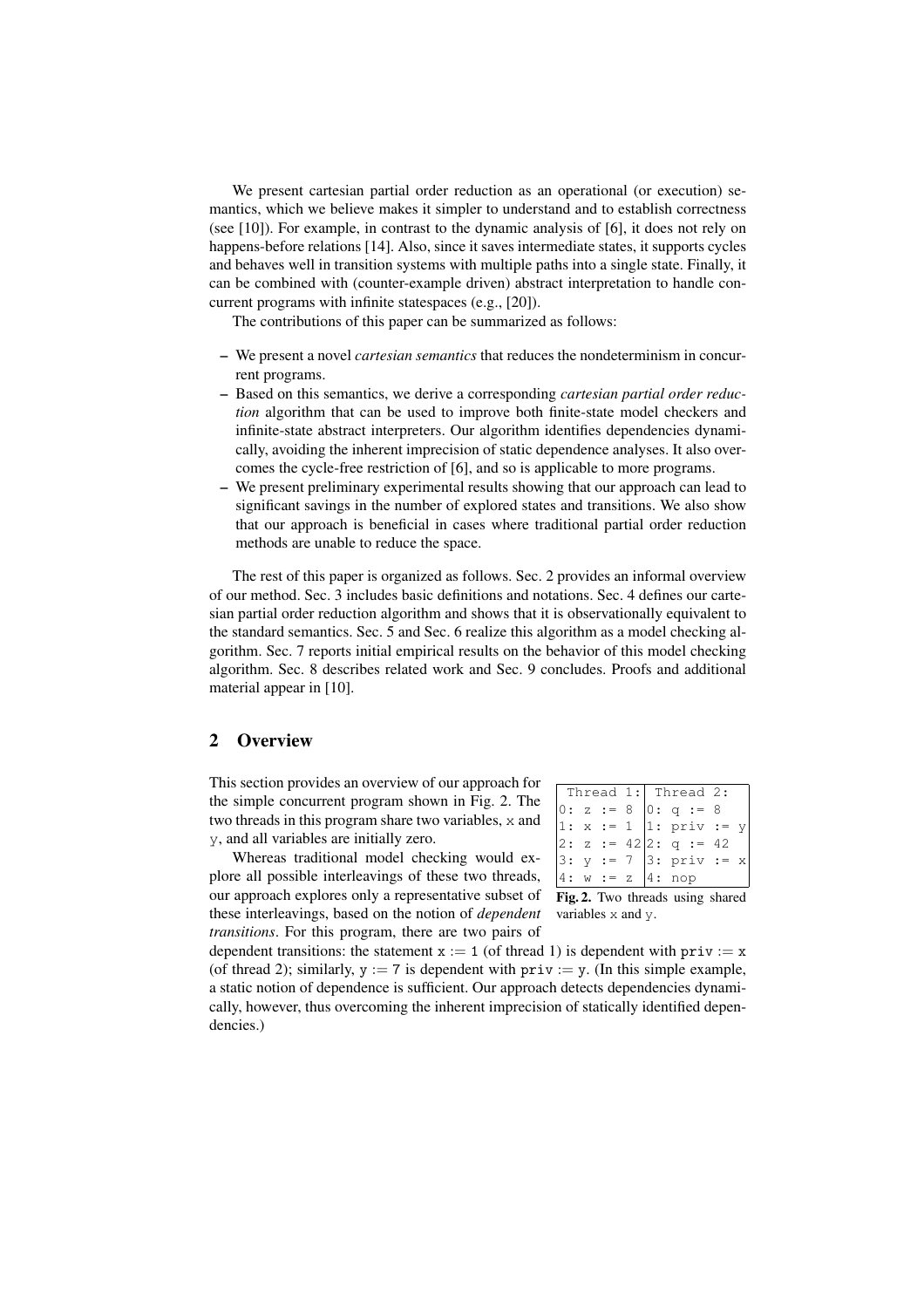The key idea of our approach is to find, for each explored state, a sequence of transitions for each thread such that only the *last* transitions in these two sequences are allowed to be dependent (i.e., every pair of transitions other than the last two transitions must be independent). We refer to the two sequences of transitions found for a state as a *cartesian vector* for that state.

For the program's initial state, a suitable cartesian vector is:

$$
T_1: z := 8; x := 1
$$
  $T_2: q := 8; \text{priv} := y; q := 42; \text{priv} := x$ 

since  $z := 8$  is independent of all transitions in  $T_2$ 's sequence, and  $x := 1$  is independent of all transitions in  $T_2$ 's sequence except the last. The last transitions  $x:=1$  and  $\text{priv}$ : = x may be (and indeed are) dependent.

After finding the two sequences, we nondeterministically pick one of them, execute that sequence in its entirety (without a context switch), and then continue exploration from that resulting state. For example, suppose we first execute the sequence  $T_1$ :  $z:=8$ ;  $x:=1$ . At the resultant state, a suitable cartesian vector is:

$$
T_1: z:=42; y:=7
$$
  $T_2: q:=8; \text{priv}:=y$ 

since only the last pair of transitions are dependent. Again, we nondeterministically pick one of these sequences and execute it entirely, without context switches.

By proceeding in this manner, we eventually explore all possible orderings of the dependent transitions in this program. Fig. 3 shows how our approach explores a representative subset of all possible traces of this program.



Fig. 3. Exploration of representative traces of the example program of Fig. 2.

As an aside, it is worth noting that the statement  $z := 8$  in  $T_1$  is a persistent transition, as it has no future collisions with  $T_2$ . In principle, this could have allowed exploring only representative traces that begin with  $z := 8$  as their first step. Establishing that  $z := 8$  is indeed a persistent transition, however, requires inspection of the future execution of  $T_2$  (which in general, may be infinite). In some cases, the persistence of a transition can be established by a preceding static dependence analysis phase. Like methods based on persistent sets, our approach can also benefit from such static dependence information when it exists. Unlike  $z := 8$ , the statement  $x := 1$  is not persistent, as it has a future collision with  $\text{priv}:=x$  in  $T_2$  (as long as  $\text{priv}:=x$  is not executed).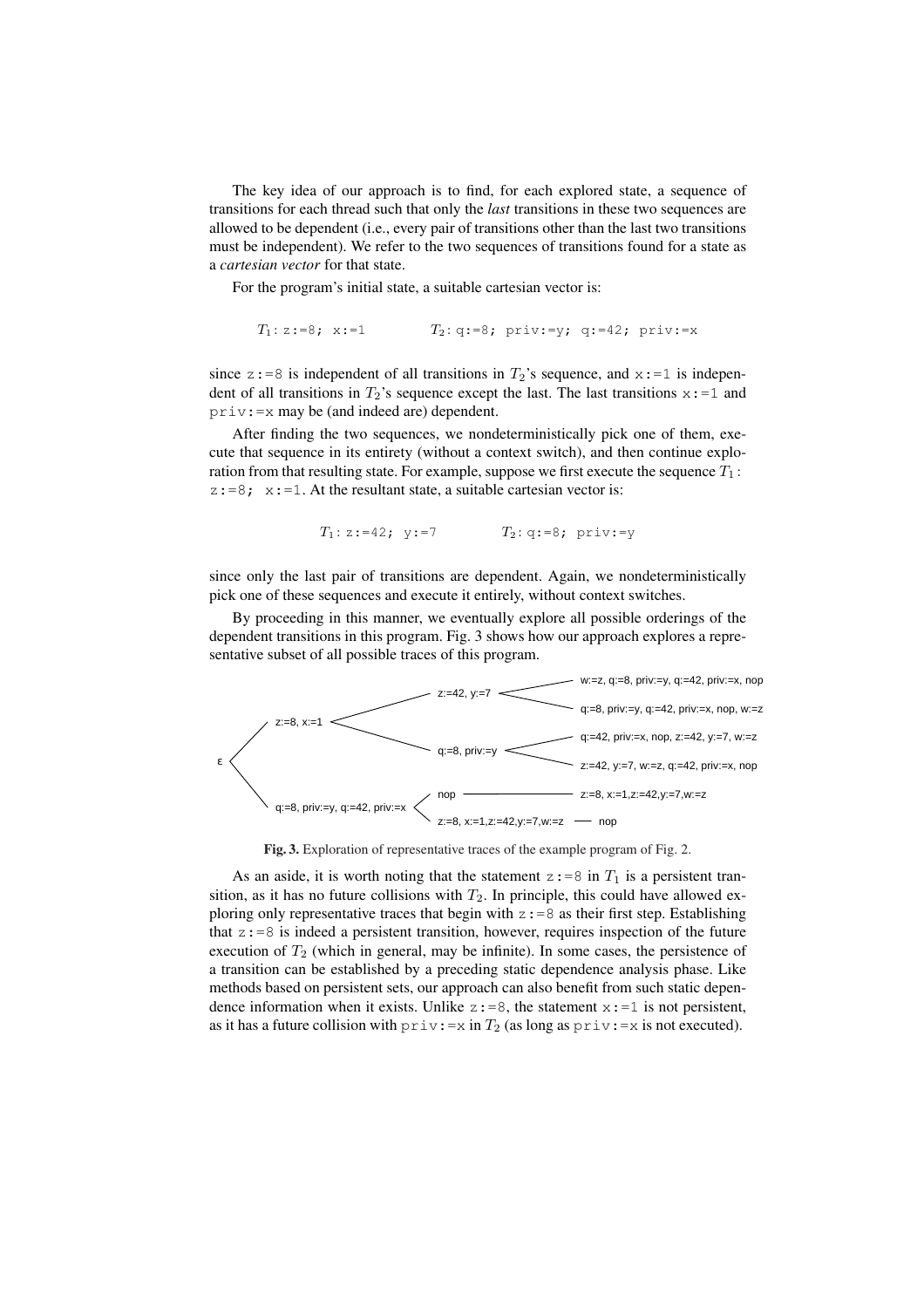# 3 Basic definitions

We consider a concurrent system composed of a finite set *Threads* of threads. The threads communicate by performing atomic operations on communication objects (e.g. shared variables). A *state* of the concurrent system consists of the *LocalState* of each thread (the values for all the thread's private variables), and of the *SharedState* (values for all the communication objects). That is, *State* = *SharedState* × *LocalStates* where *LocalStates* = *Threads*  $\rightarrow$  *LocalState*. For ls  $\in$  *LocalStates*, we write ls[T  $\rightarrow$  l] to denote the map that is identical to ls except that it maps  $T$  to the local state l.

A *transition* moves the system from one state to a subsequent state, by performing an atomic operation of a chosen thread. The transition  $t_{T,l}$  of thread T for local state l is defined via a total function:  $t_{T,l}$ : *SharedState*  $\rightarrow$  *LocalState*  $\times$  *SharedState*. A transition  $t_{T,l} \in \tau$  is *enabled* in a state  $s = \langle g, ls \rangle$  (where  $g \in SharedState$  and  $ls \in LocalStates$ ) if  $l = ls(T)$ . If  $t = t_{T,l}$  is enabled in  $s = \langle g, ls \rangle$  and  $t(g) = \langle g', l' \rangle$ , then we say the execution of t from s produces a unique successor state  $s' = \langle g', ls[T \mapsto l'] \rangle$ , written  $exec(s, t) = s'$  or  $s \Rightarrow s'$ . We say that *q* is reachable from *s* in the standard semantics if  $s \stackrel{*}{\Rightarrow} q$ .

Notice that in a given state every thread has exactly one enabled transition, therefore no thread can be blocked. This is not restrictive, as blocking or termination of a thread can be modeled by a self loop. Let  $\tau$  denote the set of all transitions of the system  $\tau = \{t_{T,l} | T \in \text{Threads}, l \in \text{LocalState}\}.$ 

A *trace* is an infinite sequence  $\sigma = s_1, t_1, s_2, t_2, \ldots$  such that for every  $i \in N^+$ ,  $exec(s_i, t_i) = s_{i+1}$ . A *trace prefix* is a nonempty (possibly infinite) prefix of a trace, that does not end with a transition. We denote the set of all trace prefixes (of the considered concurrent system) by *Prefix*. A *legal prefix of thread T* is a trace prefix that has at least one transition and all its transitions are executed by thread T.

For  $A \in \text{Prefix}$ , we say that  $t \in A$  if t is a transition in A. We denote the last transition of A by  $last\_tran(A)$ . If there is no transition in A or A is infinite then *last\_tran*( $A$ )= $\perp$ . We denote the first and last states of A by *first*( $A$ ) and *last*( $A$ ) respectively. If A is infinite then  $last(A)=\perp$ . We denote the set of states in A by *states*(A).

Our cartesian partial order reduction technique is based on the notion of transitions being *independent*, which essentially means that the order in which these transitions are executed does not matter.

**Definition 1 (Independence).** We say that transitions t and t' of different threads are independent *if for every*  $s \in State$ :  $t, t' \in enabled(s) \implies exec(exec(s, t), t')$  =  $exec(exec(s, t'), t)$ *. If two transitions of different threads t and*  $t'$  are independent, then *we write*  $t \parallel t'$ , otherwise we write  $t \not\parallel t'$ .

# 4 Cartesian Partial Order Reduction

The standard semantics of multithreaded programs nondeterministically chooses a thread for scheduling right after every transition, but this degree of nondeterminism results in state space explosion. In this section, we present a non-standard *cartesian* semantics that avoids many context switches, while preserving both soundness and completeness.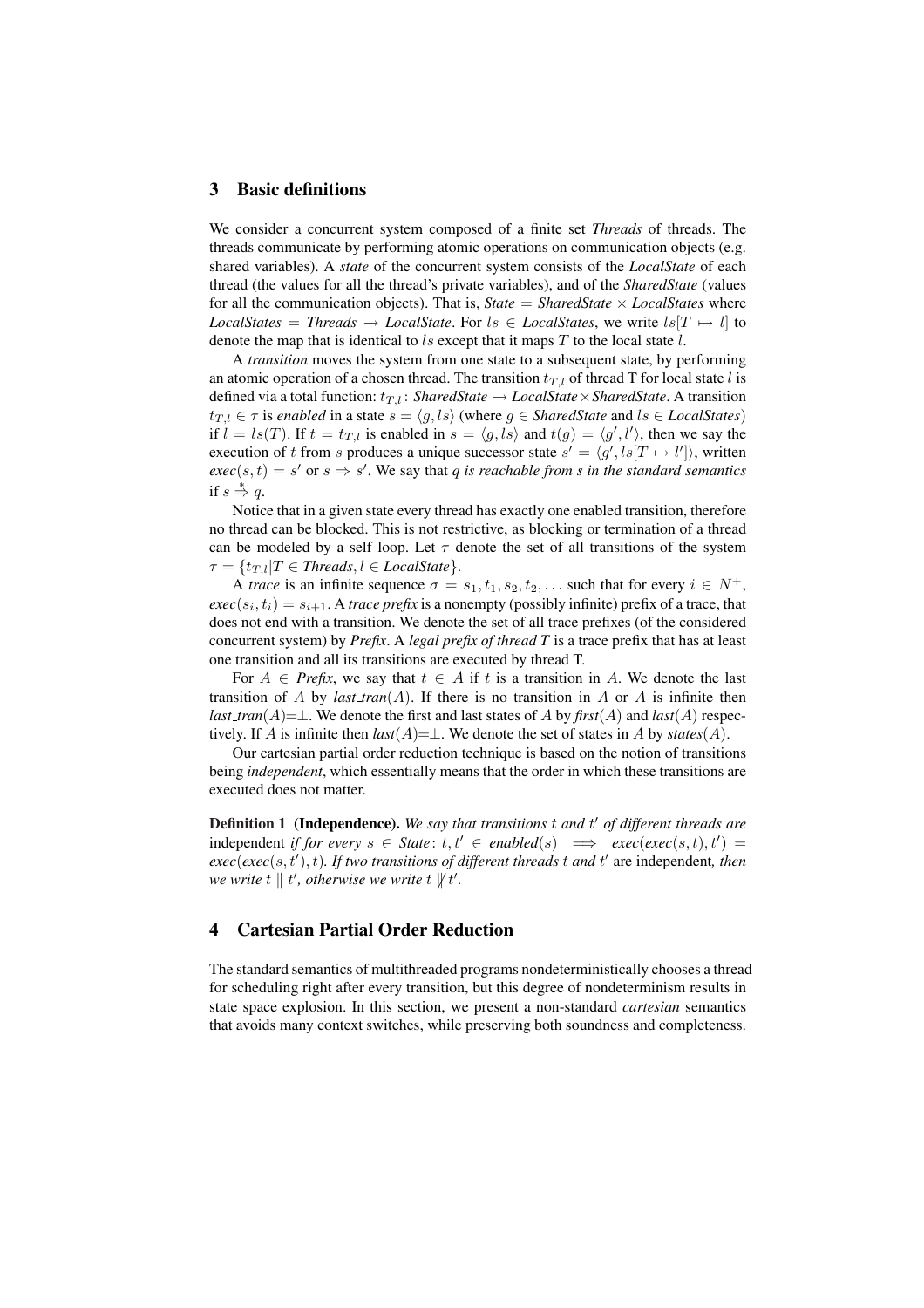That is, the cartesian semantics is observationally equivalent to the standard semantics, and so can form the basis for both finite-state model checking and infinite-state abstract interpretation.

As outlined in Section 2, our cartesian semantics is defined in terms of *cartesian vectors*. Essentially, a cartesian vector (CV) for a state describes a sequence of transitions that each thread can perform without context switches from that state.

Definition 2 (Cartesian Vector). *In a concurrent system with* n *threads of control, a vector*  $(p_1, \ldots, p_n) \in \text{Prefix}^n$  *is a* cartesian vector from a state *s if for every*  $T_i, T_j \in$ *Threads the following holds:*

- *1.*  $\text{first}(p_i) = s$ ;
- 2.  $p_i$  is a legal prefix of thread  $T_i$ ;
- 3.  $\forall t \in p_i, t' \in p_j : t \nparallel t' \implies t = last\_tran(p_i) \land t' = last\_tran(p_j).$

Intuitively, this definition implies that if two prefixes are in the same cartesian vector, then only their last transitions may depend on each other. Note that each state may have multiple CVs. In particular, every state has at least the *minimal CV*, which contains exactly one transition for each thread, but many states will also admit larger CVs.

*Example 1.* For the program of Fig. 2, consider the two trace prefixes from the initial state:  $p_1$  is the sequence  $z := 8$ ;  $x := 1$ ;  $z := 42$  (of thread 1) and  $p_2$  is the sequence q:=8; priv:=y (of thread 2). Each prefix accesses different variables, therefore the vector  $(p_1, p_2)$  is a cartesian vector for the initial state.

Now consider the longer prefix  $p'_1$ :  $z := 8$ ;  $x := 1$ ;  $z := 42$ ;  $y := 7$ . In this case  $(p'_1, p_2)$  is still a cartesian vector because only the last transitions are dependent.

To generate a cartesian vector for any explored state, we assume the existence of an *cartesian function*  $\phi$ : *State*  $\rightarrow$  *Prefix*<sup>n</sup> such that, for every  $s \in$  *State*,  $\phi(s)$  is a cartesian vector from s. Every state space has at least the *minimal cartesian function*, which simply returns the minimal CV for each state. Section 5 describes an algorithm for computing better CVs.

Given a cartesian function  $\phi$ , we can build a *a cartesian semantics* that uses  $\phi$  as a guide for execution. The intuition behind the cartesian semantics is as follows: when the cartesian semantics starts the execution from a state s it selects a prefix  $\sigma$  from the vector φ(s) and executes the transitions of σ. When the semantics reaches *last*(σ) (the last state of  $\sigma$ ) it starts the procedure again from *last*( $\sigma$ ). If  $\sigma$  is infinite it continues to go over the states of  $\sigma$  forever.

The cartesian semantics generated by  $\phi$  is formalized as two binary relations  $\longrightarrow_{\phi}$ and  $\Longrightarrow_{\phi}$  on states, where  $\longrightarrow_{\phi}$  relates states at the end of prefixes, and is transitively closed, and  $\Longrightarrow_{\phi}$  extends  $\longrightarrow_{\phi}$  to also include intermediate states.

**Definition 3.** We define the binary relations  $\rightarrow$ <sub>φ</sub> and  $\Rightarrow$ <sub>φ</sub> on State with respect to a *cartesian function*  $\phi$  *inductively in Fig. 4. Here*  $\longrightarrow_{\phi}$  *is the relation on final states in which scheduling occurs and*  $\Longrightarrow_{\phi}$  *is the relation on both final and intermediate states.* 

An important property of cartesian semantics is described by the following theorem, which states that the set of local states is identical for the standard semantics and the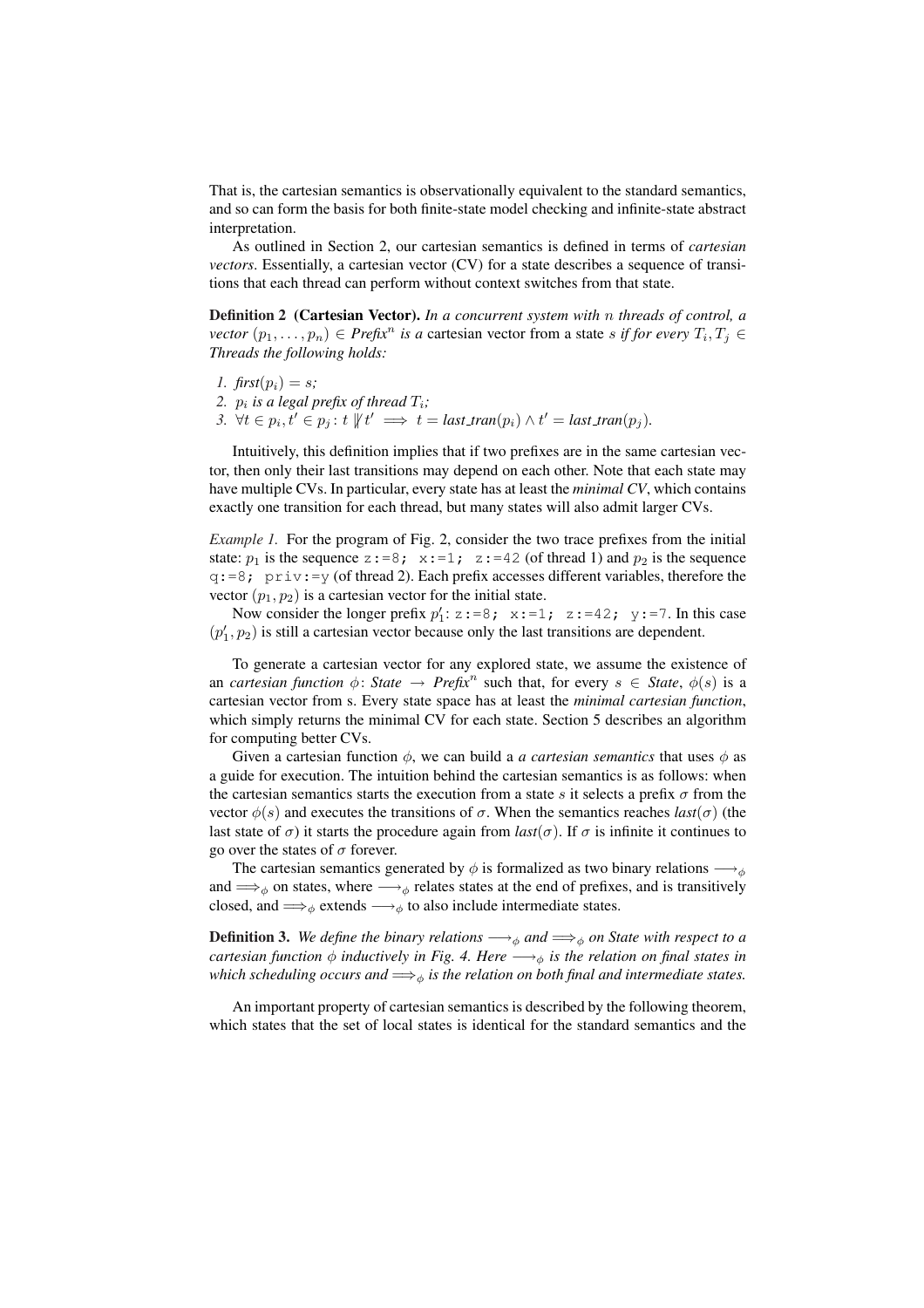$$
s \longrightarrow_{\phi} s
$$
reflexivity  
\n
$$
s \longrightarrow_{\phi} s'
$$
  $\exists \pi \in \phi(s): s' = last(\pi)$  basis  
\n
$$
\underline{s \longrightarrow_{\phi} s'}
$$
 transitivity  
\n
$$
s \longrightarrow_{\phi} s'
$$
 transitivity  
\n
$$
s \longrightarrow_{\phi} s'
$$
reflexivity  
\n
$$
s \longrightarrow_{\phi} s'
$$
  $\exists \pi \in \phi(s): s' \in states(\pi)$  basis  
\n
$$
\underline{s \longrightarrow_{\phi} s'}
$$
 
$$
s \longrightarrow_{\phi} s''
$$
 pseudo-transitivity  
\n
$$
s \longrightarrow_{\phi} s''
$$

Fig. 4. Inference rules for a cartesian semantics.

cartesian semantics. Consequently, if a thread sees a violation of a local safety property (e.g., by using assert), then the same thread will see the same violation under the cartesian semantics.

**Theorem 1.** For every cartesian function  $\phi$ , if  $s \stackrel{*}{\Rightarrow} \langle g, ls[T \mapsto l] \rangle$  then there exist  $g' \in \mathit{SharedState}$  and  $ls' \in \mathit{LocalStates}$  such that  $s \Longrightarrow_{\phi} \langle g', ls'[T \mapsto l] \rangle$ 

The situation with global properties is somewhat more complex. To illustrate this situation, consider again the program of Fig. 2, for which we can build a cartesian semantics with the following cartesian vector from the initial state:  $T_1$ :  $z:=8$ ;  $x:=1$ ; z:=42,  $T_2$ : q:=8; priv:=y; q:=42. This cartesian semantics will never reach a state with  $z = 8$  and  $q = 8$ . Therefore, the global property *"there is a state in which* z*=8 and* q*=8*" cannot be directly proven by using the cartesian semantics. Instead, we can convert this global property into a local property by introducing a dummy thread that merely observes the variables involved in the property (i.e., a thread that reads z and  $q$  in an infinite loop), and then use the cartesian semantics to verify this localized version of the original global property.

#### 4.1 Cartesian semantics versus an Optimal Persistent Sets algorithm

To illustrate the relation between the cartesian semantics and persistent sets, consider the example program shown in Fig. 5 (a). For this example, the program counters of the two threads uniquely define the current value of  $x$  and  $y$ , and so we can represent each state simply as a pair of program counters  $(pc_1, pc_2)$ .

For this program, an optimal persistent sets algorithm will save only one transition, that from the state (3,3), because in any other state, in which the two threads have not terminated, there is a collision between the next step of T1 and a future step of T2 (and, symmetrically, a collision between the next step of T2 and a future step of T1).

In contrast, a suitable cartesian vector for this program's initial state is:  $T1$ :  $x_{+}$ ;  $x_{+}$ ;  $x_{+}$ ;  $T_2$ :  $y_{+}$ ;  $y_{+}$ ;  $y_{+}$ ;  $y_{+}$ . Hence, the cartesian semantics saves 12 transitions and entirely avoids the states  $(1, 2), (1, 1), (2, 1), (2, 2)$ , as illustrated in Fig. 5 (b). The algorithm we propose in Sec. 6 utilizes this fact and does not explore these states and transitions.

Note that a combination of persistent sets and sleep sets will not reduce these states because sleep sets is not able to reduce states.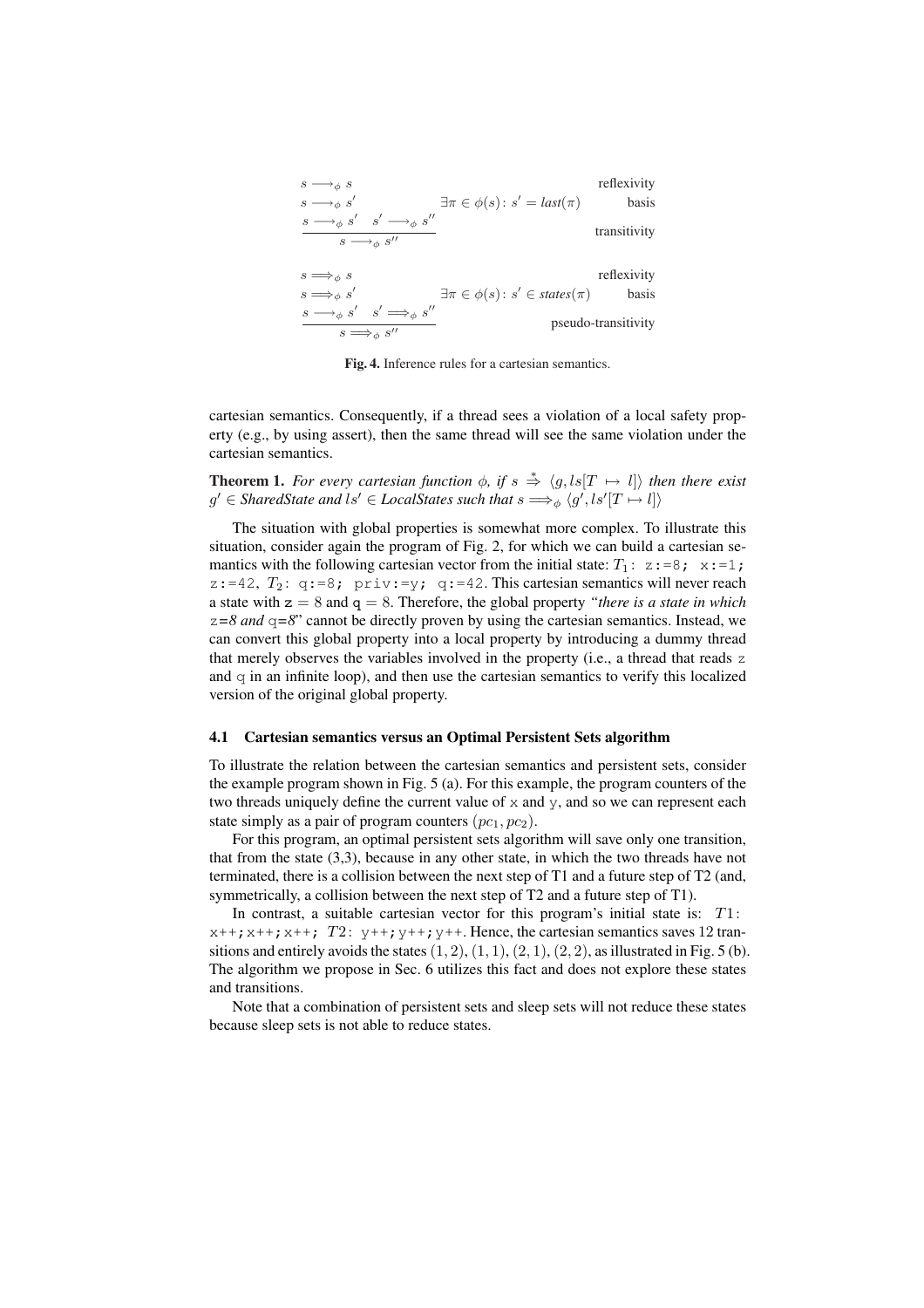

Fig. 5. (a) A simple concurrent program, and (b) reduced statespace with a cartesian semantics.

### 5 Computing Cartesian Vectors

In order to build an algorithm based on the cartesian semantics, we need the ability to calculate a cartesian vector for every observed state of the concurrent system. The algorithm CalcCV in Fig. 6 computes such CVs.

The algorithm starts with a *minimal* CV, where each prefix contains a single transition. Such a vector necessarily satisfies Def. 2. However, for such minimal CVs, the cartesian semantics provides no benefits since it coincides with the standard semantics.

To yield longer prefixes that reduce the explored state space, the algorithm then repeatedly extends this CV with additional transitions, while still satisfying Def. 2. The array extendable identifies threads whose prefix can still be extended. Initially, all threads are extendable, and threads are removed from this set as conflicts are detected.

Each iteration of the while loop picks some extendable prefix, and tries to extend it with the next transition of that thread. Two complications arise here. First, if the added transition conflicts with the *last* transition of a different prefix, then such conflicts are allowed by Def. 2, but the algorithm records that neither prefix can be further extended.

Second, if a thread is in an infinite loop whose transitions do not conflict with concurrent threads, then that thread has an infinite prefix. To avoid diverging in such situations, the CalcCV algorithm avoids extending a prefix once a cycle has been detected. Instead, it marks such prefixes as being *infinite*; these marks are used by the model checking algorithm of the following section.

This cycle check guarantees that, on any finite state system, the  $CaLCCV$  algorithm will eventually terminate, once all threads are exhausted. Indeed, this procedure actually returns a *maximal cycle-free CV*. That is, adding additional transitions to the result of  $\text{CalCCV}(s)$  yields an CV that is either invalid or contains cycles that re-visit previously-explored states.

Note that the order in which our algorithm tries to extend prefixes is arbitrary, and different exploration orders can lead to different resulting CVs. Our implementation of the algorithm uses a round-robin exploration.

The correctness of the algorithm is established in the following lemma, which holds for any finite state system:

Lemma 1. *For every state* s*,* CalcCV(s) *terminates and returns a valid CV.*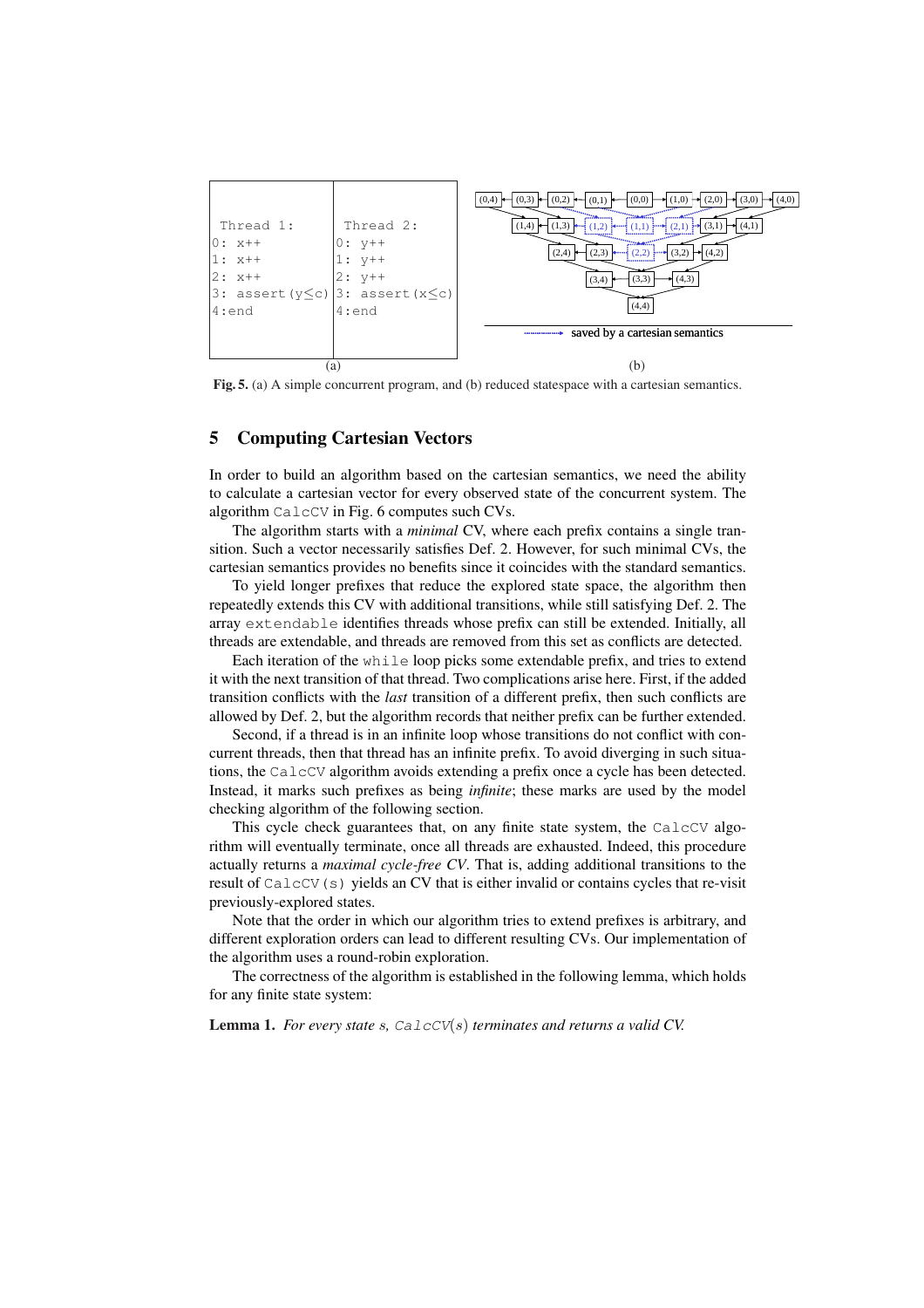```
CalcCV(s) {
  for each i \in 1..n do {
    CV[i] = s.NextTrans(s, T_i).nextState(s,T<sub>i</sub>);
  }
  extendable = \{ 1..n \}for each i, j \in 1..n such that i\neq j and
       last_tran(CV[i]) is dependent with last_tran(CV[j]) {
    extendable = extendable - \{i, j\}}
  while (extendable\neq \emptyset) { // repeatedly extend CV
    pick any i ∈ extendable
    s = last(CV[i]);if( \exists j \neq i. NextTrans(s,T<sub>i</sub>) is dependent
         with some transition in CV[j] (other than the last)) \{extendable = extendable - \{i\}} else {
       for each j\neq i such that NextTrans(s, T<sub>i</sub>)
           is dependent with last_tran(CV[j]) {
         extendable = extendable - \{i, j\}}
       if( NextState(s, T<sub>i</sub>) in CV[i] and i \in extendable ) {
         mark CV[i] as infinite
         extendable = extendable - \{i\}}
       // add this transition to CV
      add NextTrans(s,Ti) and NextState(s,Ti) to CV[i]
    }
  }
  return CV
}
  Helper functions:
  NextTrans(s, T): return t_{T,l} for s = \langle g, ls[T \mapsto l] \rangleNextState(s, T): return exec(s,NextTrans(s,T))
```
Fig. 6. Algorithm for calculating cartesian vectors.

*Example 2.* The following steps describe an execution of CalcCV from the initial state of the program shown in Fig. 2.

- 1. At the beginning, both threads are extendable, and each prefix contains only the program's initial state, where both threads are about to execute line 0.
- 2.  $T_1$  executes  $z := 8$ ,  $T_2$  executes  $q := 8$ , and no conflicts are detected.
- 3.  $T_1$  executes  $x:=1$ ,  $T_2$  executes  $pri v:=y$ , and no conflicts are detected.
- 4.  $T_1$  executes z: =42,  $T_2$  executes q: =42, and still no conflicts are detected.
- 5a. The next transition of  $T_1$  is  $y := 7$ , which conflicts with the previously-executed transition  $\text{priv}$ : =y of  $T_2$ , so this thread is no longer extendable.
- 5b. The next transition of  $T_2$  is  $priv:=x$ , which conflicts with the previously-executed transition  $x := 1$  of  $T_1$ , so this thread is also no longer extendable.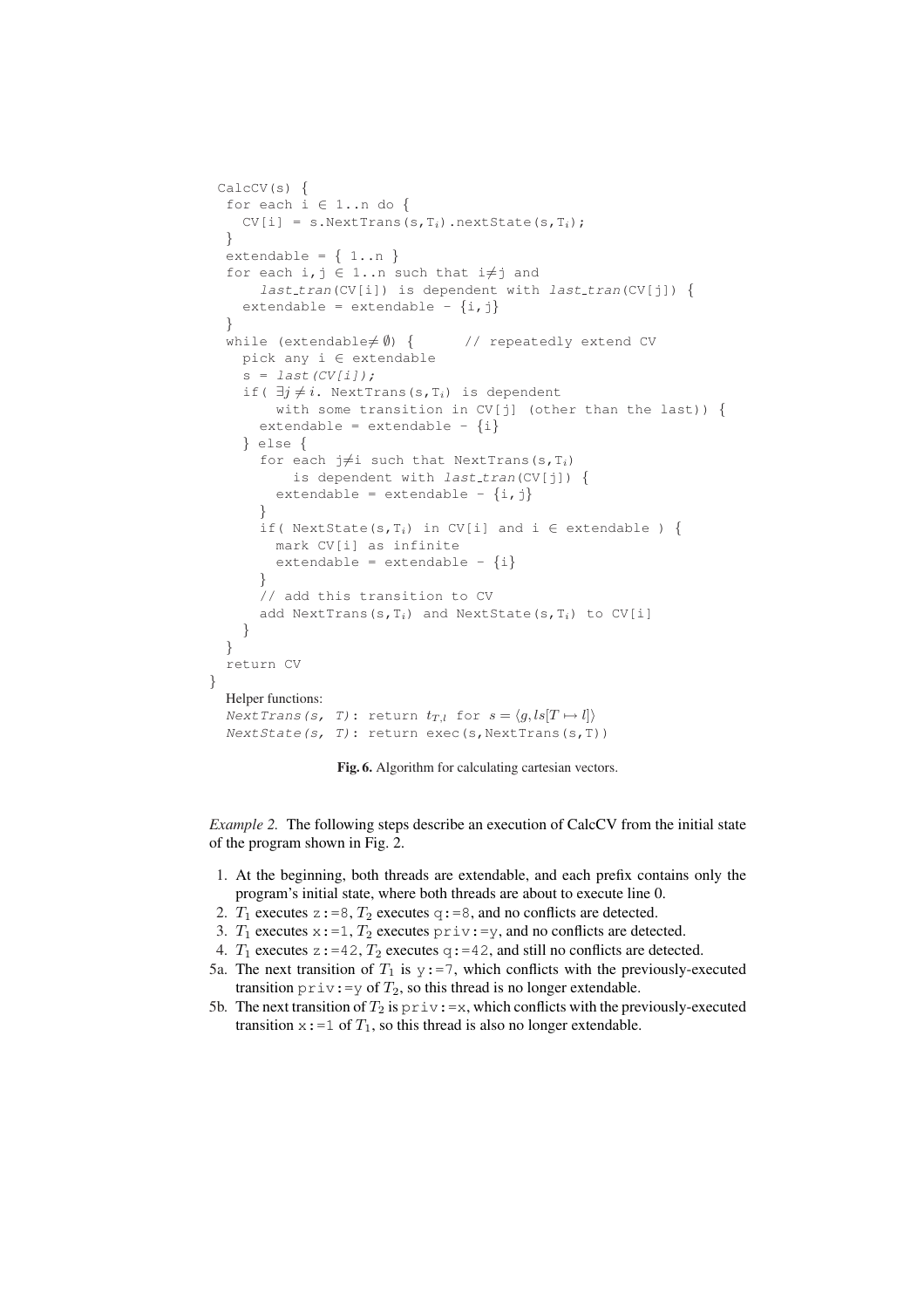At this point, the extendable set is empty, so CalcCV returns the cartesian vector:  $T_1$ : z:=8; x:=1; z:=42;  $T_2:q:=8$ ; priv:=y; q:=42;.

Since CalcCV is called for each visited state, a key concern is the running time of this procedure. For our intended application of software model checking, we assume that each transition accesses at most one memory location, and two transitions of different threads are dependent only if they access the same memory location and that at least one of these accesses is a write. Under these assumptions, it is fairly straightforward to implement CalcCV such that its running time is proportional to the size of the resulting CV (that is, to the sum of the lengths of the prefixes in this CV). In particular, each step of the implementation either extends CV or reduces the extendable set.

# 6 Model Checking Algorithm

Fig. 7 presents a state exploration or model checking algorithm that explores all reachable states of the cartesian semantics, using the subroutine CalcCV to compute cartesian vectors for each reached state.

```
modelCheck(s_0) {
  WorkSet = \{s_0\}CoveredSet = \emptysetwhile WorkSet is not empty {
    select and remove s from WorkSet
    if not member(s,CoveredSet) {
      CoveredSet = CoveredSet \cup \{ s \}CV = CalcCV(s);for each prefix \in CV {
        verify local properties in states(prefix)
        if prefix is not marked as infinite
           WorkSet = WorkSet \cup { last(prefix) }
    }}}}
```
### Fig. 7. A cartesian model checking algorithm based on CalcCV.

Notice that CalcCV stops only before or after transitions that participate in a memory contention (only such transitions can be detected as dependent), therefore the reduced state space does not contain a state in which two threads (or more) are at the middle of sections without memory contentions. Therefore we can simply identify a class of states that are not present in the reduced state space. It is worth mentioning that in many large programs most of the code does not involve memory contention, therefore many states are saved by our method.

A simple variant of this algorithm executes a few instances of CalcCV in parallel (on different processors). This variant utilizes the fact that CalcCV runs independently on one processor without being affected by what happening on the other processors. Such variant can efficiently utilize a few processors and reduces the running time of the model checking, especially when the calculated CVs are long.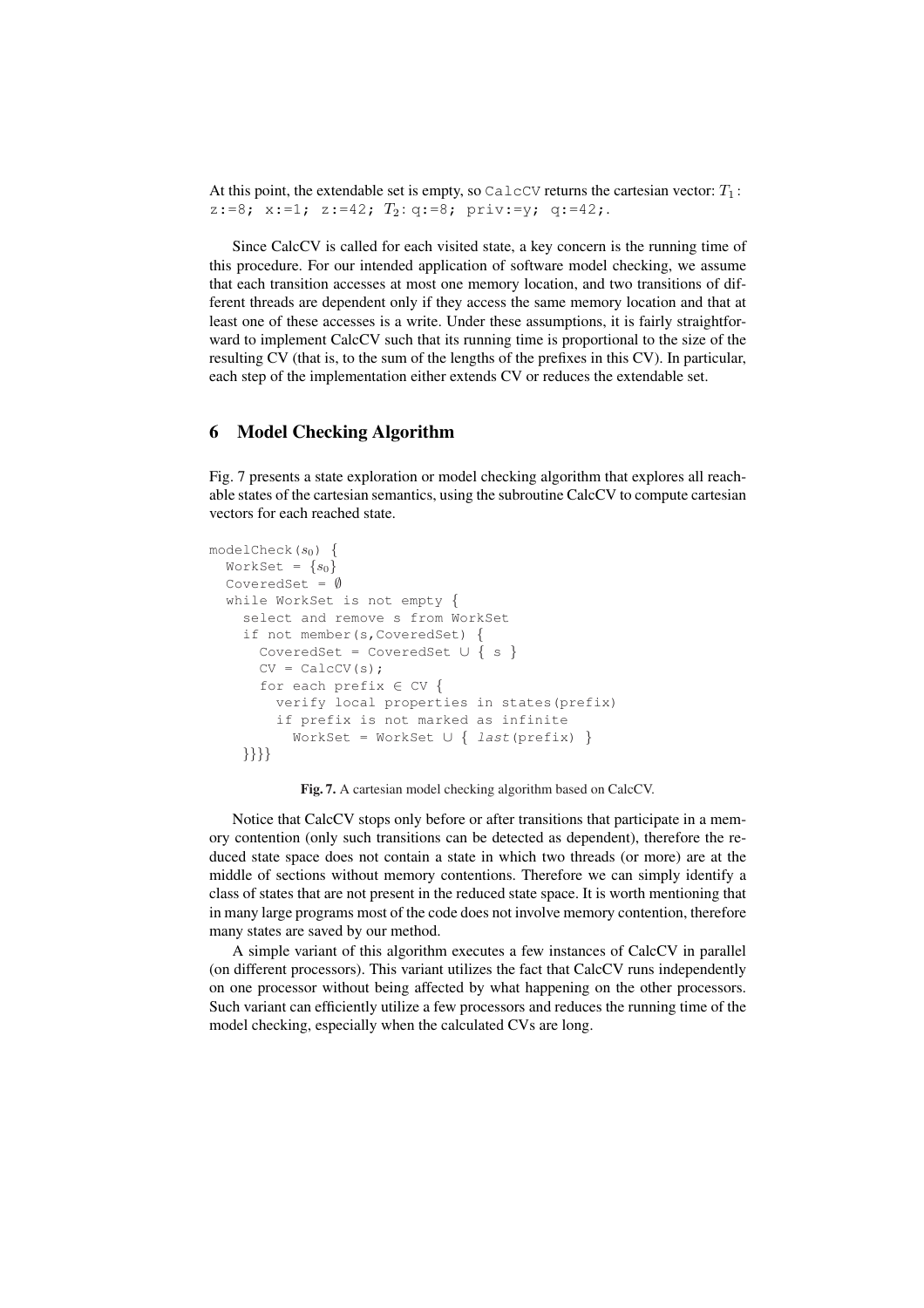### 7 Experimental Evaluation

In this section, we describe preliminary experimental results comparing the cartesian algorithm to other exploration algorithms. We compared the number of states, transitions, and CPU time measured by a standard model checking algorithm and by the cartesian algorithm of Fig. 7. The comparison was done for a few benchmark programs, and the results are reported in Table 1. The number of states mentioned in the results is the number of states that the algorithm stores during its execution (i.e. the size of CoveredSet when the algorithm terminates). An empty cell in the table indicates that the algorithm ran out of memory. Additional results and details about the benchmarks can be found in the appendix.

In order to check dependency between transitions, the implementation of the cartesian algorithm conservatively assumes that two transitions are dependent if they have conflicting memory accesses (i.e., one writes and the other reads or writes from the same location). During the execution of CalcCV, the algorithm remembers the memory locations accessed by each thread (in the current CalcCV execution) and uses this information for determining dependency between transitions.

The benchmarks were also tested on SPIN [12], but its partial order reduction algorithm was unable to reduce the state space of any of the benchmarks (i.e. SPIN's partial order reduction did not affect the numbers of states and transitions).

Some of the acyclic benchmarks were tested on the dynamic partial order reduction algorithm from [6] (hereafter, referred to as FG). Because FG is stateless we only compared the number of transitions. For some acyclic benchmarks, the cartesian algorithm executed much fewer transitions than FG, even when FG was combined with sleep sets [8] (e.g. for the SharedArray benchmark, the cartesian algorithm executed only 1648 transitions whereas FG executed more than  $10<sup>7</sup>$  transitions). For some other acyclic benchmarks such as FileSystem, FG executed less transitions than the cartesian algorithm, but in these cases the differences were less significant.

We also implemented the concurrent variant of the cartesian algorithm mentioned in Sec. 6 and run the benchmarks on it using a machine with 4 processors. In some cases (Indexer, FileSystem, CMIS) it saved around 60% of the running time (comparing to the sequential variant).

### 8 Related Work

A key limitation in model checking concurrent software systems [2] is the notorious state explosion problem. One approach to this problem is to reduce the size of the state space via *abstraction* [4] and abstraction refinement [1, 11, 3] techniques. A complementary approach is to only explore a (sufficiently large) fraction of the system's state space, via *partial order reduction* techniques.

One standard partial order reduction technique is based on *persistent (or stubborn) sets* [19, 8]. This technique computes a subset of the enabled transitions in each visited state, and only explores those transitions. This computed subset is called a *persistent set*, and contains sufficiently many transitions to guarantee certain completeness properties. Our approach can yield improvements even over the most precise persistent sets.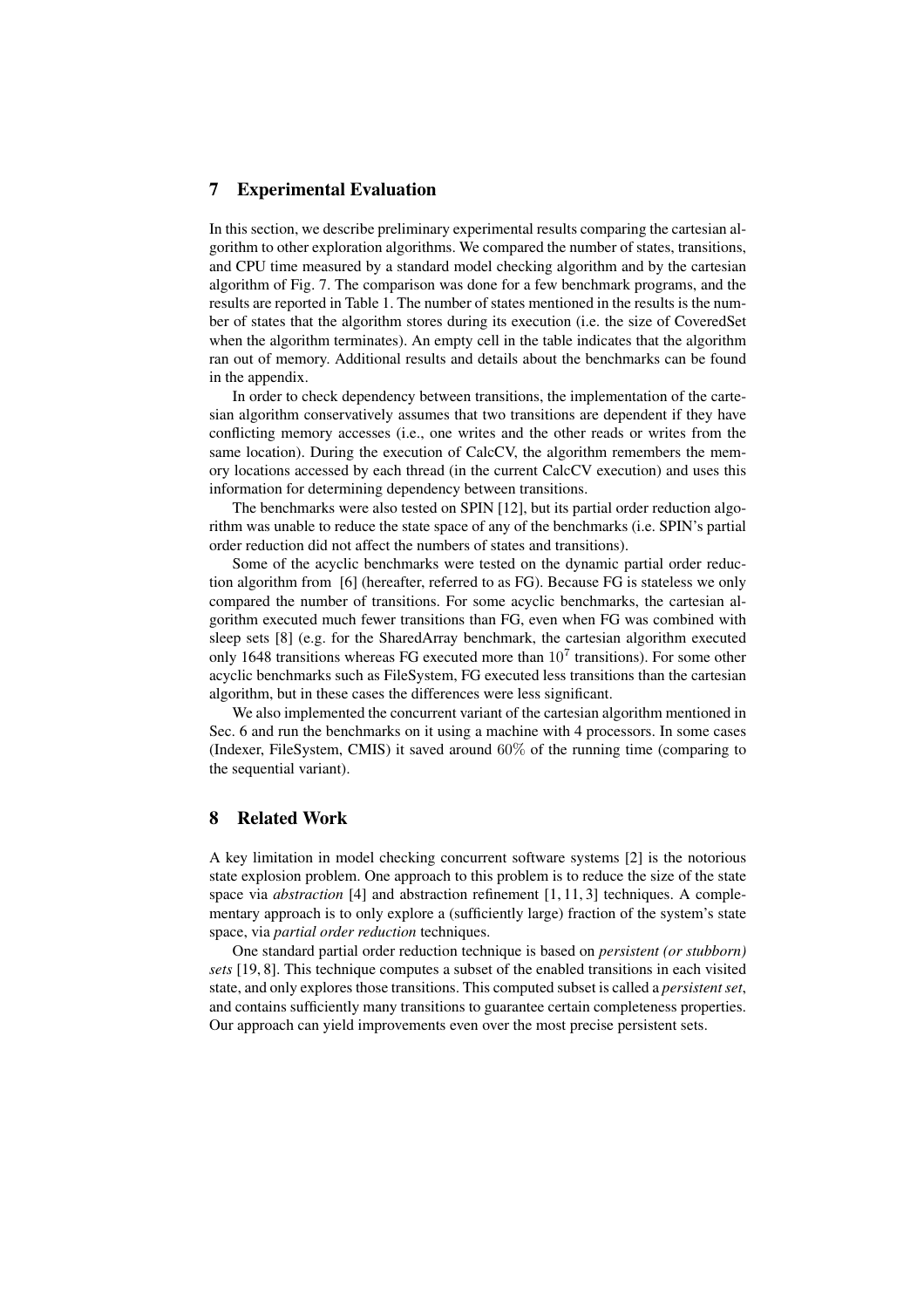A traditional limitation of persistent sets is that they are typically obtained from a static analysis of the code, via algorithms such as described in [8]. Hence, the approximations inherent in any static analysis can result in coarse persistent sets, particularly for pointer-rich code. Our algorithm overcomes this limitation by detecting conflicts between transitions dynamically, instead of statically.

The approach of dynamic partial order reduction [6] computes persistent sets onthe-fly by detecting conflicts dynamically, but only performs a stateless search, and extending it to a stateful search has proven quite difficult. In contrast, the algorithm of this paper performs a stateful search, which provides two key improvements over [6]: (1) it can handle systems with cycles; and (2) even on cycle-free systems, storing states avoids repeated explorations of the same parts of the state space.

A number of recent techniques have considered various kinds of *exclusive access predicates* for shared variables that specify synchronization disciplines such as "this variable is only accessed when holding its protecting lock" or "this variable is local to this thread" [16, 17, 5, 7]. These exclusive access predicates can be leveraged to dynamically infer persistent transitions, and so reduce the search space. At the same time, exclusive access predicates can be verified or inferred during reduced state-space exploration. These techniques of [5, 17] in particular have demonstrated significant performance improvements for the common cases of thread-local and lock-protected data. However, these techniques are less effective when the synchronization discipline changes during program execution, such as when an object is protected by different variables at different stages during the program's execution.

Grumberg *et al.* [9] present a technique for SAT-based model checking of concurrent systems via underapproximation-widening. A correctness proof is generated for an underapproximation of the system with constrained interleaving. Increasingly-precise underapproximations are considered, until the generated correctness proof is also applicable to the original model.

### 9 Conclusions

We have presented a new approach *cartesian* approach to partial order reduction that can be used by model checkers and abstract interpreters. We are encouraged by the empirical results that show improvement over prior approaches for some benchmarks.

### References

- 1. T. Ball and S. Rajamani. The SLAM Toolkit. In *Proceedings of CAV'2001 (13th Conference on Computer Aided Verification)*, volume 2102 of *LNCS*, pages 260–264, Paris, July 2001.
- 2. E. M. Clarke, O. Grumberg, and D. A. Peled. *Model Checking*. MIT Press, 1999.
- 3. J. C. Corbett, M. B. Dwyer, J. Hatcliff, S. Laubach, C. S. Pasareanu, Robby, and H. Zheng. Bandera: Extracting Finite-State Models from Java Source Code. In *Proceedings of the 22nd International Conference on Software Engineering*, 2000.
- 4. P. Cousot and R. Cousot. Systematic design of program analysis frameworks. In *Proc. Symp. on Principles of Prog. Languages*, pages 269–282, New York, NY, 1979. ACM Press.
- 5. M. B. Dwyer, J. Hatcliff, V. R. Prasad, and Robby. Exploiting Object Escape and Locking Information in Partial Order Reduction for Concurrent Object-Oriented Programs. *Formal Methods in System Design*, 25, 2004.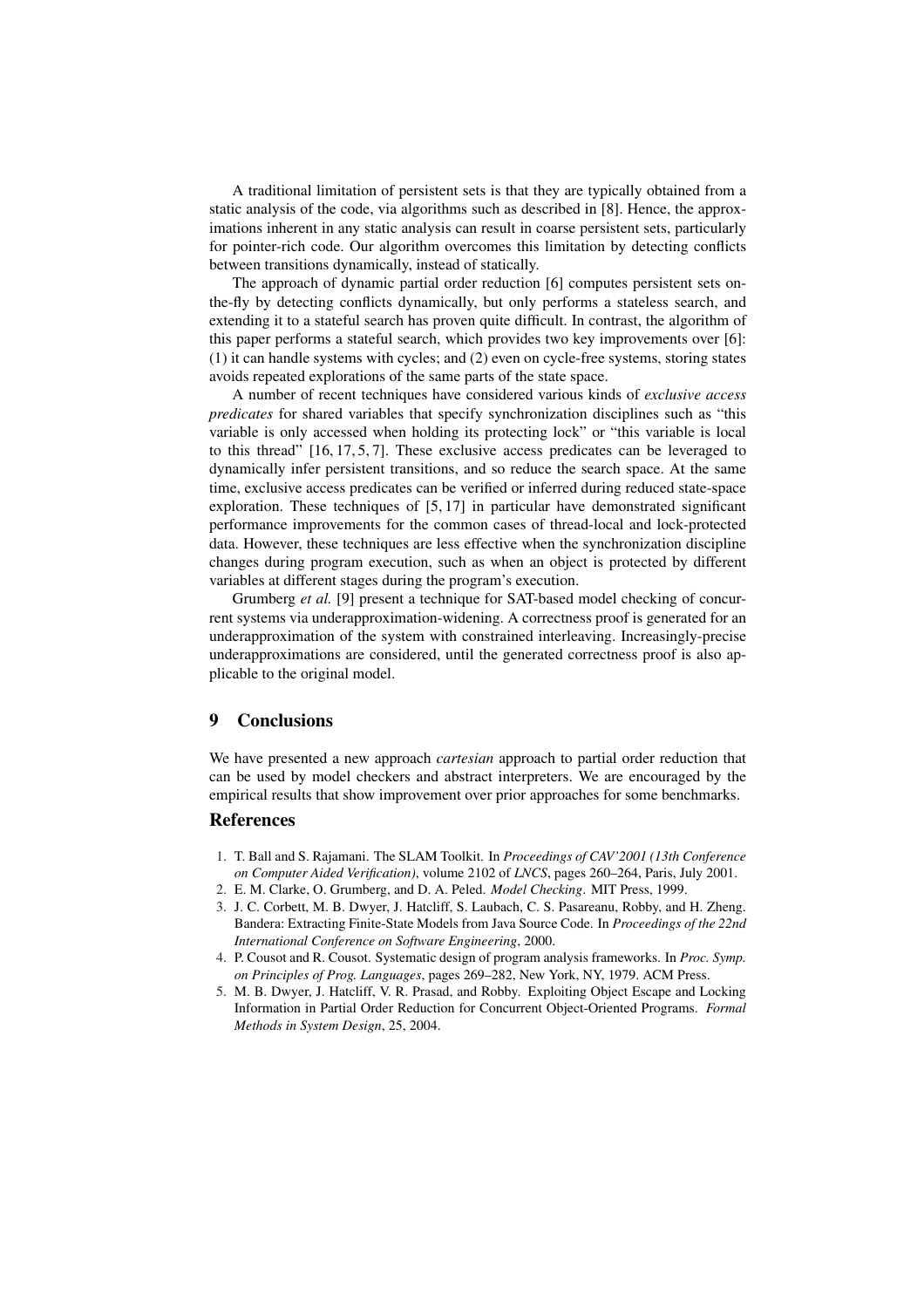- 6. C. Flanagan and P. Godefroid. Dynamic Partial-Order Reduction for Model Checking Software. In *Proceedings of POPL'2005 (32nd ACM Symposium on Principles of Programming Languages)*, Long beach, January 2005.
- 7. C. Flanagan and S. Qadeer. Transactions for Software Model Checking. In *Proceedings of the Workshop on Software Model Checking*, pages 338–349, June 2003.
- 8. P. Godefroid. *Partial-Order Methods for the Verification of Concurrent Systems An Approach to the State-Explosion Problem*, volume 1032 of *LNCS*. Springer, January 1996.
- 9. O. Grumberg, F. Lerda, O. Strichman, and M. Theobald. Proof-guided underapproximationwidening for multi-process systems. In *Proceedings of the 32nd ACM SIGPLAN-SIGACT Symposium on Principles of Programming Languages*, pages 122–131, 2005.
- 10. G. Gueta, C. Flanagan, E. Yahav, and M. Sagiv. Cartesian partial-order reduction. Technical Report TA-CS-2007-052, School of Computer Science, Tel Aviv University, 2007. Avialable at "http://www.cs.tau.ac.il/∼guygueta/skipping.ps".
- 11. T. Henzinger, R. Jhala, R. Majumdar, and G. Sutre. Lazy Abstraction. In *Proc. of the 29th ACM Symposium on Principles of Programming Languages*, pages 58–70, Portland, 2002.
- 12. G. Holzmann. The model checker SPIN. *IEEE Transactions on Software Engineering*, 23(5):279–294, 1997.
- 13. G. J. Holzmann and D. Peled. An improvement in formal verification. In *Proceedings of the 7th IFIP WG6.1 International Conference on Formal Description Techniques VII*, pages 197–211, London, UK, UK, 1995. Chapman & Hall, Ltd.
- 14. L. Lamport. Time, clocks, and the ordering of events in a distributed system. *Commun. ACM*, 21(7):558–565, 1978.
- 15. D. Peled. All from one, one for all: on model checking using representatives. In *5th Conference on Computer Aided Verification*, pages 409–423, 1993.
- 16. S. D. Stoller. Model-Checking Multi-Threaded Distributed Java Programs. *International Journal on Software Tools for Technology Transfer*, 4(1):71–91, Oct. 2002.
- 17. S. D. Stoller and E. Cohen. Optimistic Synchronization-Based State-Space Reduction. In *Proc. of the 9th Intl. Conf. on Tools and Algorithms for the Construction and Analysis of Systems (TACAS)*, volume 2619 of *LNCS*, pages 489–504. Springer, Apr. 2003.
- 18. A. Valmari. Stubborn sets for reduced state space generation. In *10th Conference on Applications and Theory of Petri Nets*, pages 491–515, 1991.
- 19. A. Valmari. Stubborn sets for reduced state space generation. In *Advances in Petri Nets 1990*, volume 483 of *LNCS*, pages 491–515. Springer, 1991.
- 20. E. Yahav. Verifying safety properties of concurrent Java programs using 3-valued logic. In *Proc. Symp. on Principles of Prog. Languages*, pages 27–40. ACM Press, Jan. 2001.

# A Benchmarks Description

In this appendix we describe the benchmarks.

#### A.1 Robots

The Robots example shown in Fig. 1. This program simulates an arena with a number of robots that move in different paths, where each robot is represented by a separate thread. Approaches based on static dependence will not be able to determine when a collision is possible, and would yield a poor reduction of the statespace. The dynamic partial order reduction of [6] is not applicable for this benchmark, as its statespace contains cycles.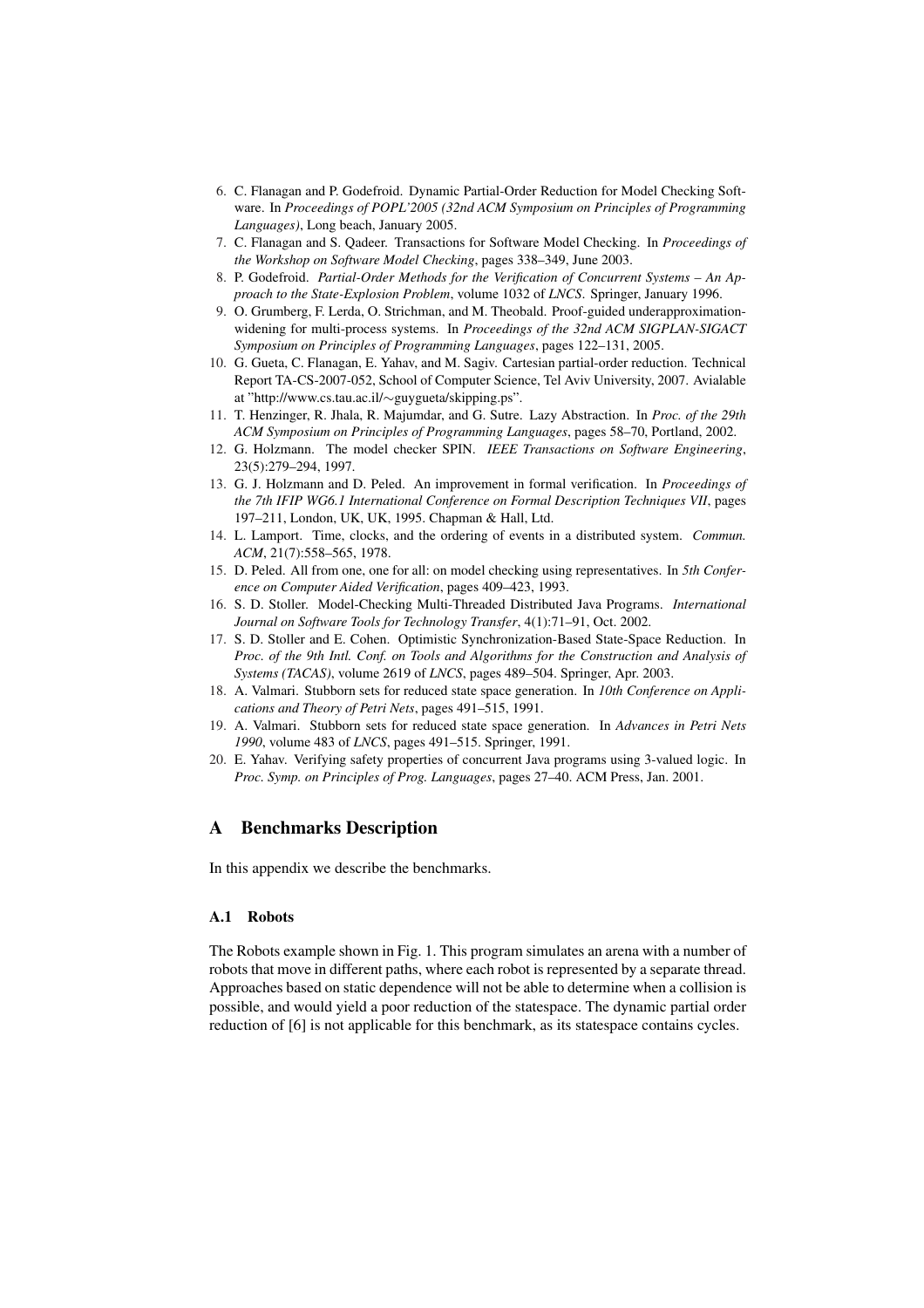For this benchmark, we consider two configurations: one that uses 2 robots, as shown in Fig. 1, and one with 3 robots in which a new robot is added and set to start from position  $(7, 0)$ .

Table 1 shows that for both configurations (2 robots, and 3 robots), the cartesian algorithm provides a significant improvement over the standard semantics.

#### A.2 CMIS

CMIS is a concurrent sorting algorithm which is composed from Merge-Sort and Insert-Sort, its pseudo code appears in Fig. 8. In Table 1,  $C$  indicates the constant from the pseudo code and  $N$  indicates the length of the array. In all the cases the input was an array sorted in a descending order (CMIS sorted the array in an ascending order).

#### A.3 SharedArray

The code of the SharedArray benchmark is shown in Fig. 9. In this program, there are two threads writing to a shared array in a loop. Each of the threads accesses different portions of the array. In every iteration of the loop each thread reads the value of a shared variable *counter* and updates the array using its value. After finishing the loop each thread updates the value of the shared variable counter. The instructions within the atomic blocks (marked by the keyword atomic) are executed together atomically.

Partial order reduction algorithms based on persistent sets will not be able to reduce the state space of this program. This is due to the fact that in every state in which the two threads are still running, every persistent set contains all enabled transitions.

#### A.4 SharedPtr

The code for the SharedPtr benchmark is shown in Fig. 10. In this benchmark, two threads are performing updates to memory locations identified using a shared pointer  $p$ .

The behavior of this example is similar to that of the SharedArray example, in the sense that the threads sometimes access disjoint parts of memory, but in a way that a static partial order reduction approach will not be able to detect.

### A.5 Indexer

This example is taken from [6]. This example has no cycles and can behave well with a persistent sets algorithm. In this benchmark, there are no collisions between the threads when the number of threads is less than 12. As a result, the cartesian algorithm is able to considerably reduce the number of transitions when using up to 11 threads. In contrast, the standard exploration suffers from exponential increase in the number of transitions. Notice that in some cases the number of stored states is 1, this is reasonable because in these cases the threads have no conflicts between them.

### A.6 File System

This example is also taken from [6].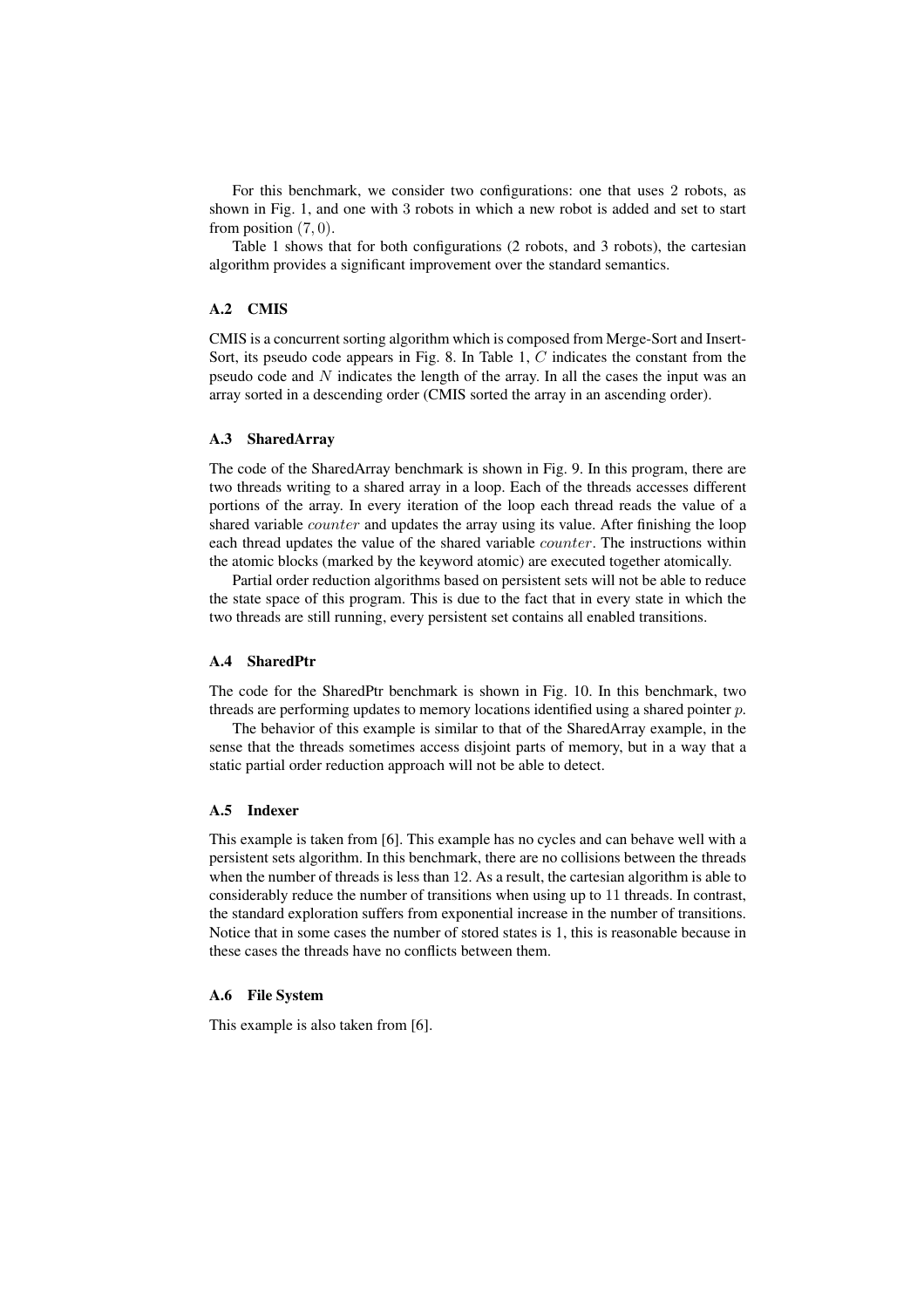```
ConcurrentMergeInsertSort(A, p, r) {
  if( r-p+1 \leq C )
    InsertSort(A, p, r);
  else {
    q = \left\lfloor \frac{p+r}{2} \right\rfloor ;
    run ConcurrentMergeInsertSort(A, p, q) on a child thread ;
    ConcurrentMergeInsertSort(A, q+1, r);
    wait for child thread termination ;
   Merge(A, p, q, r);
  }
  Assert(A is sorted) ;
}
InsertSort(A, p, r) {
  for j = p+1 to r \{key = A[j];i = j - 1;while ((i > p-1) and (A[i] > key)) {
     A[i+1] = A[i];i--;
    }
    A[i+1] = key ;
  }
}
Merge(A, p, q, r) {
 for i = p to rdraft[i] = A[i];
  i = p; j = q+1; k = p;while ((i \leq q) and (j \leq r)) {
    if( draft[i] \le draft[j])A[k++] = draft[i++];else
      A[k++] = draft[j++];}
  while (i \leq q)
   A[k++] = drag[i++];}
```
Fig. 8. The CMIS (Concurrent-Merge-Insert-Sort) benchmark.

# A.7 Dining Philosophers

This example is the classical dining philosophers program.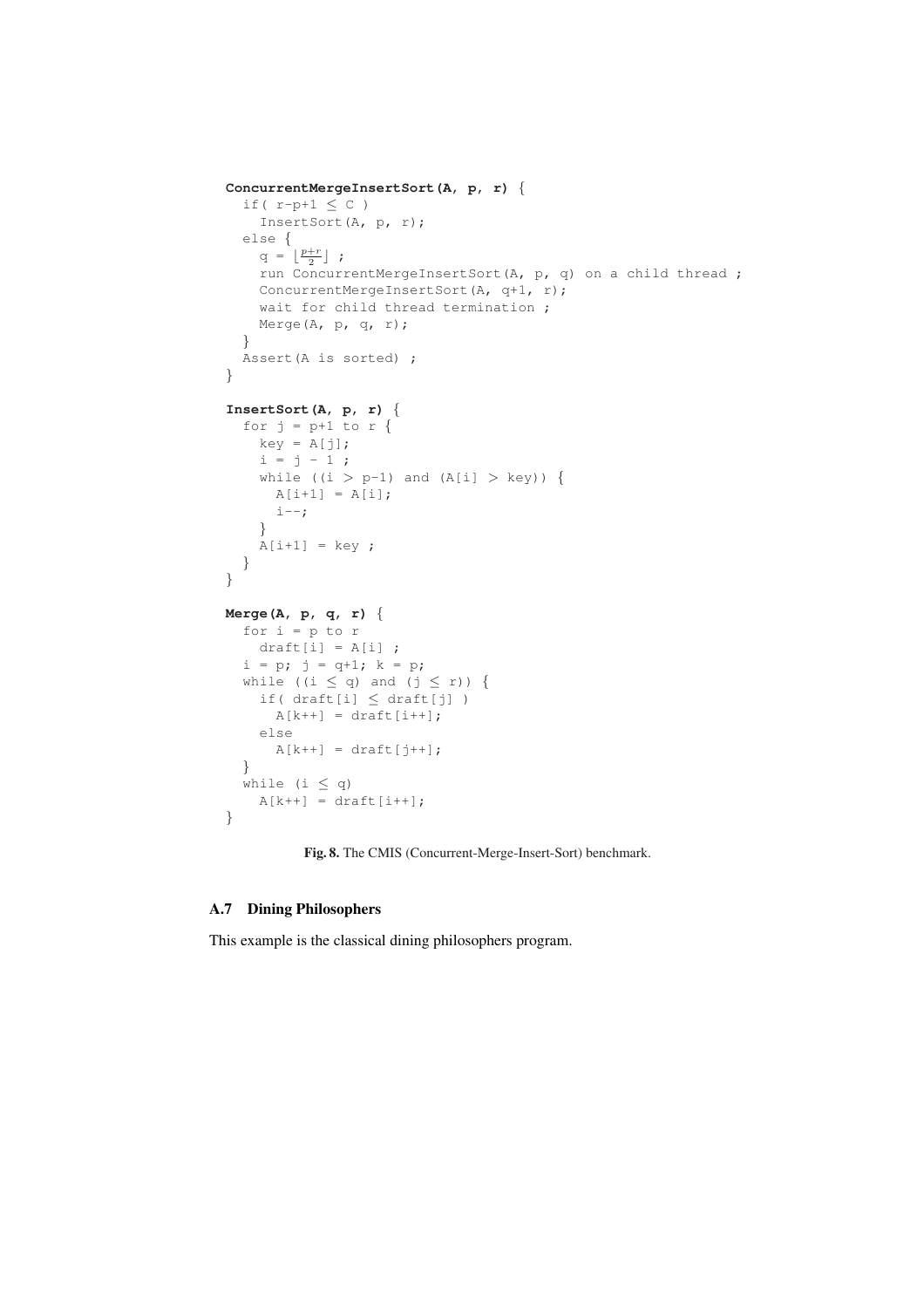```
N = 64;int A[N];
int idx_0 = 0, idx_1 = 1, counter = 1;
Thread i \quad (i = 0, 1)While(idx_i < N) atomic {
       A[idx_i] = counter + idx_i;idx<sub>i</sub> += 2 ;
  }
  atomic {
    counter = counter + 1 + idx<sub>1-i</sub> ;
    assert(counter \leq 2*N + 4);
  }
```

```
Fig. 9. SharedArray Example.
```

```
N = 100;int x=3, y=4, c1=0, c2=0int* p
Thread 1
 p = \&y;for(int i=0; i < N; i++) c1 += x;
  *p += 3;assert (3 \leq x, y \leq 9);
Thread 2
 p = \&x;for(int i=0; i < N; i++) c2 += y;
  *p += 2;assert (3 \leq x, y \leq 9);
```
Fig. 10. SharedPtr Example.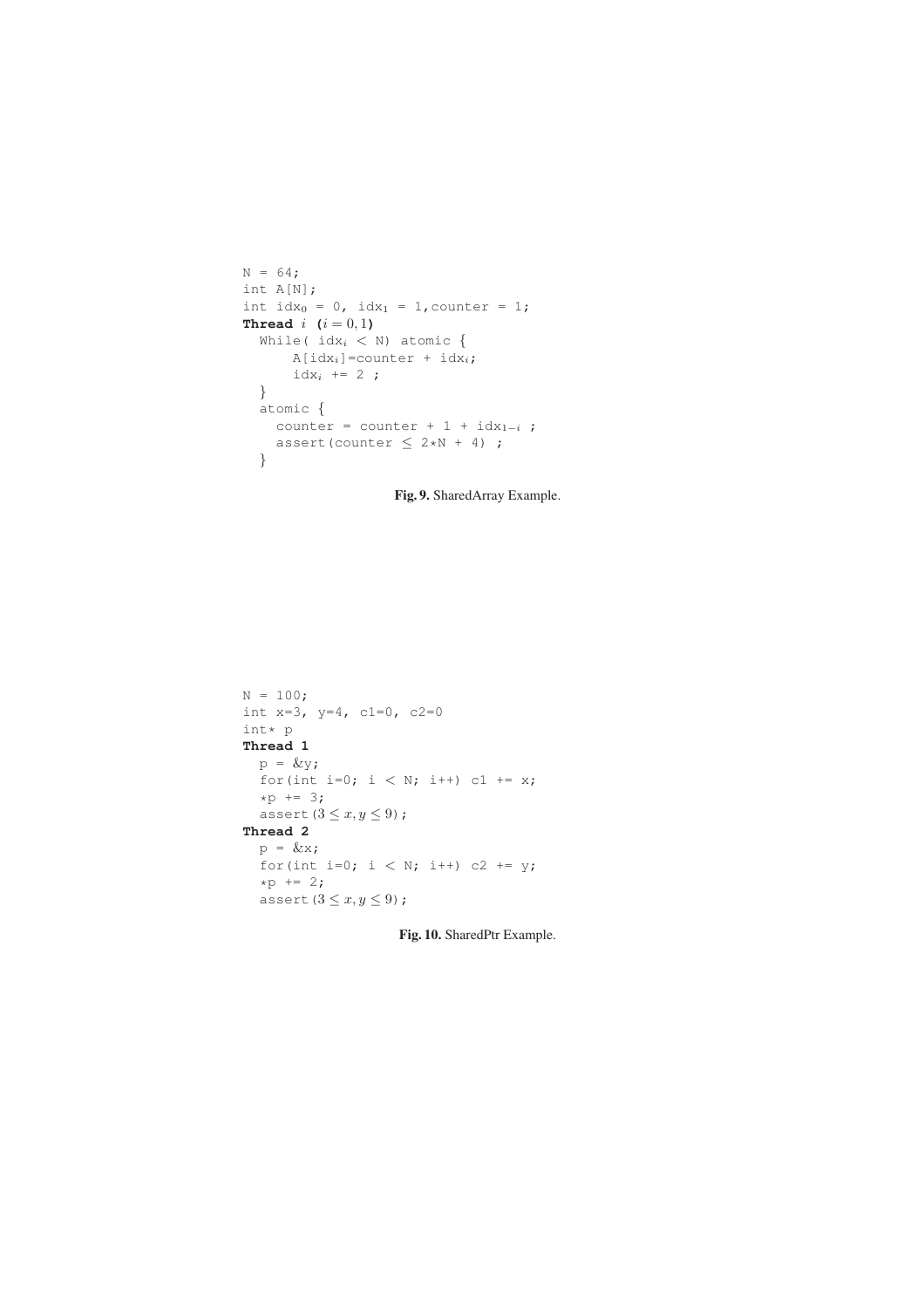|                          | <b>Standard algorithm</b> |                              | <b>Cartesian algorithm</b> |                 |                 |                 | <b>Percentage of Saving</b>                 |                 |                                            |         |                |
|--------------------------|---------------------------|------------------------------|----------------------------|-----------------|-----------------|-----------------|---------------------------------------------|-----------------|--------------------------------------------|---------|----------------|
| <b>Benchmark</b>         | <b>States</b>             | <b>Transitions</b> Time (ms) |                            |                 |                 |                 | States Transitions Time (ms) Conc Time (ms) |                 | <b>States Transitions Time   Conc Time</b> |         |                |
| <b>SharedPtr</b>         | 32131                     | 64262                        | 266                        | 418             | 12785           | 47              | 32                                          | 98.7            | 80.1                                       | 82.3    | 31.9           |
| SharedArray              | 2276                      | 4552                         | 16                         | 132             | 1648            | $\overline{0}$  | $\overline{0}$                              | 94.2            | 63.8                                       | 99      | $\overline{0}$ |
| 2 Robots                 | 4877                      | 9754                         | 109                        | 56              | 2635            | $\overline{15}$ | $\overline{15}$                             | 98.9            | 73                                         | 86.2    | $\overline{0}$ |
| 3 Robots                 | 326759                    | 980277                       | 1206422                    | 56              | 6387            | 62              | $\overline{31}$                             | 100             | 99.3                                       | 99      | 50             |
| File System (1 Threads)  | 9                         | 8                            | $\overline{0}$             | N/A             | N/A             | N/A             | N/A                                         | N/A             | N/A                                        | N/A     | $\overline{0}$ |
| File System (2 Threads)  | 81                        | 144                          | $\overline{0}$             | 1               | 16              | $\overline{0}$  | $\overline{0}$                              | 98.8            | 88.9                                       |         | $\overline{0}$ |
| File System (3 Threads)  | 729                       | 1944                         | 16                         | $\mathbf{1}$    | $\overline{24}$ | $\overline{0}$  | $\overline{0}$                              | 99.9            | 98.8                                       | 99      | $\overline{0}$ |
| File System (4 Threads)  | 6561                      | 23328                        | 437                        | 1               | 32              | $\overline{0}$  | $\overline{0}$                              | 100             | 99.9                                       | 99      | $\overline{0}$ |
| File System (5 Threads)  | 59049                     | 262440                       | 24047                      | $\overline{1}$  | 40              | $\overline{0}$  | $\overline{0}$                              | 100             | 100                                        | 99      | $\overline{0}$ |
| File System (6 Threads)  | 531441                    | 2834352                      | 2567703                    | $\mathbf{1}$    | 48              | $\overline{0}$  | $\overline{0}$                              | 100             | 100                                        | 99      | $\overline{0}$ |
| File System (7 Threads)  |                           |                              |                            | $\mathbf{1}$    | 56              | $\theta$        | $\overline{0}$                              |                 |                                            |         | $\theta$       |
| File System (8 Threads)  |                           |                              |                            | $\overline{1}$  | 64              | $\overline{0}$  | $\overline{0}$                              |                 |                                            |         | $\overline{0}$ |
| File System ( 9 Threads) |                           |                              |                            | $\mathbf{1}$    | $\overline{72}$ | $\overline{0}$  | $\overline{0}$                              |                 |                                            |         | $\Omega$       |
| File System (10 Threads) |                           |                              |                            | $\mathbf{1}$    | 80              | $\overline{0}$  | $\overline{0}$                              |                 |                                            |         | $\overline{0}$ |
| File System (11 Threads) |                           |                              |                            | 1               | 88              | $\overline{0}$  | $\overline{0}$                              |                 |                                            |         | $\overline{0}$ |
| File System (12 Threads) |                           |                              |                            | $\overline{1}$  | 96              | $\overline{0}$  | $\overline{0}$                              |                 |                                            |         | $\overline{0}$ |
| File System (13 Threads) |                           |                              |                            | $\overline{1}$  | 104             | $\overline{0}$  | $\overline{0}$                              |                 |                                            |         | $\overline{0}$ |
| File System (14 Threads) |                           |                              |                            | $\overline{10}$ | 1026            | 62              | $\overline{32}$                             |                 |                                            |         | 48.4           |
| File System (15 Threads) |                           |                              |                            | 100             | 10120           | 563             | 203                                         |                 |                                            |         | 63.9           |
| File System (16 Threads) |                           |                              |                            | 1000            | 99800           | 5968            | 2078                                        |                 |                                            |         | 65.2           |
| File System (17 Threads) |                           |                              |                            | 10000           | 984000          | 64204           | 23000                                       |                 |                                            |         | 64.2           |
| Indexer (1 Threads)      | 5                         | $\overline{4}$               | $\overline{0}$             | N/A             | N/A             | N/A             | N/A                                         | N/A             | N/A                                        | N/A     | N/A            |
| Indexer (2 Threads)      | $\overline{25}$           | 40                           | $\overline{0}$             | 1               | 8               | $\mathbf{0}$    | $\boldsymbol{0}$                            | 96              | 80                                         |         | $\mathbf{0}$   |
| Indexer (3 Threads)      | 125                       | 300                          | $\overline{0}$             | $\overline{1}$  | $\overline{12}$ | $\overline{0}$  | $\overline{0}$                              | 99.2            | 96                                         |         | $\overline{0}$ |
| Indexer (4 Threads)      | 625                       | 2000                         | $\overline{0}$             | $\overline{1}$  | 16              | $\overline{0}$  | $\overline{0}$                              | 99.8            | 99.2                                       |         | $\overline{0}$ |
| Indexer (5 Threads)      | 3125                      | 12500                        | 47                         | $\mathbf{1}$    | 20              | $\Omega$        | $\overline{0}$                              | 100             | 99.8                                       | 99      | $\Omega$       |
| Indexer (6 Threads)      | 15625                     | 75000                        | 641                        | $\overline{1}$  | 24              | $\overline{0}$  | $\overline{0}$                              | 100             | 100                                        | 99      | $\overline{0}$ |
| Indexer (7 Threads)      | 78125                     | 437500                       | 15297                      | $\overline{1}$  | $\overline{28}$ | $\overline{0}$  | $\overline{0}$                              | 100             | 100                                        | 99      | $\overline{0}$ |
| Indexer (8 Threads)      | 390625                    | 2500000                      | 494687                     | 1               | 32              | $\overline{0}$  | $\overline{0}$                              | 100             | 100                                        | 99      | $\overline{0}$ |
| Indexer (9 Threads)      |                           |                              |                            | 1               | 36              | $\overline{0}$  | $\overline{0}$                              |                 |                                            |         | $\overline{0}$ |
| Indexer (10 Threads)     |                           |                              |                            | $\overline{1}$  | 40              | $\overline{0}$  | $\overline{0}$                              |                 |                                            |         | $\overline{0}$ |
| Indexer (11 Threads)     |                           |                              |                            | $\mathbf{1}$    | 44              | $\overline{0}$  | $\overline{0}$                              |                 |                                            |         | $\overline{0}$ |
| Indexer (12 Threads)     |                           |                              |                            | $\overline{9}$  | 394             | 16              | 16                                          |                 |                                            |         | $\overline{0}$ |
| Indexer (13 Threads)     |                           |                              |                            | 81              | 3528            | 187             | 79                                          |                 |                                            |         | 57.8           |
| Indexer (14 Threads)     |                           |                              |                            | 729             | 31590           | 1813            | 625                                         |                 |                                            |         | 65.5           |
| Indexer (15 Threads)     |                           |                              |                            | 6561            | 282852          | 17172           | 6250                                        |                 |                                            |         | 63.6           |
| Indexer (16 Threads)     |                           |                              |                            | 59049           | 2532546         | 191421          | 82859                                       |                 |                                            |         | 56.7           |
| 2 Philosophers           | 11                        | 22                           | $\mathbf{0}$               | $\overline{9}$  | 28              | $\mathbf{0}$    | $\boldsymbol{0}$                            | 18.2            | $-27.3$                                    |         | $\mathbf{0}$   |
| 3 Philosophers           | 36                        | 108                          | $\overline{0}$             | 27              | 174             | $\overline{0}$  | $\overline{0}$                              | 25              | $-61.1$                                    |         | $\overline{0}$ |
| 4 Philosophers           | 119                       | 476                          | $\overline{0}$             | 94              | 750             | $\overline{0}$  | $\overline{0}$                              | $\overline{21}$ | $-57.6$                                    |         | $\overline{0}$ |
| 5 Philosophers           | 393                       | 1965                         | 16                         | 295             | 2984            | $\overline{31}$ | $\overline{31}$                             | 24.9            | $-51.9$                                    | $-93.8$ | $\overline{0}$ |
| 6 Philosophers           | 1298                      | 7788                         | 172                        | 942             | 11233           | 187             | 156                                         | 27.4            | $-44.2$                                    | $-8.7$  | 16.6           |
| <b>7 Philosophers</b>    | 4287                      | 30009                        | 1766                       | 2955            | 41091           | 1187            | 969                                         | 31.1            | $-36.9$                                    | 32.8    | 18.4           |
| 8 Philosophers           | 14159                     | 113272                       | 29594                      | 9212            | 145717          | 11609           | 11141                                       | 34.9            | $-28.6$                                    | 60.8    | $\overline{4}$ |
| 9 Philosophers           | 46764                     | 420876                       | 383219                     | 28675           | 509218          | 132078          | 138703                                      | 38.7            | $-21$                                      | 65.5    | $-5$           |
| CMIS $C=2N=8$            | 16430                     | 115010                       | 813                        | 51              | 1627            | 32              | 15                                          | 99.7            | 98.6                                       | 96.1    | 53.1           |
| CMIS $C=4$ $N=16$        | 1014131                   | 7098917                      | 10294344                   | $\overline{51}$ | 3091            | $\overline{47}$ | $\overline{31}$                             | 100             | 100                                        | 99      | 34             |
| CMIS $C=8 N=32$          |                           |                              |                            | 51              | 8035            | 156             | 62                                          |                 |                                            |         | 60.3           |
| CMIS $C=16 N=64$         |                           |                              |                            | 51              | 25987           | 735             | 281                                         |                 |                                            |         | 61.8           |
| CMIS $C=32 N=128$        |                           |                              |                            | $\overline{51}$ | 94147           | 4875            | 1719                                        |                 |                                            |         | 64.7           |
| CMIS $C=64$ $N=256$      |                           |                              |                            | 51              | 359491          | 36531           | 17672                                       |                 |                                            |         | 51.6           |
| CMIS $C = 128 N = 256$   |                           |                              |                            | 6               | 100336          | 12141           | 12250                                       |                 |                                            |         | $-0.9$         |
| CMIS $C=127 N=255$       |                           |                              |                            | $\overline{11}$ | 221954          | 27860           | 27328                                       |                 |                                            |         | 1.9            |

Table 1. Number of stored states, transitions, and simulation time (milliseconds.) of the cartesian and standard exploration algorithms for our benchmarks.